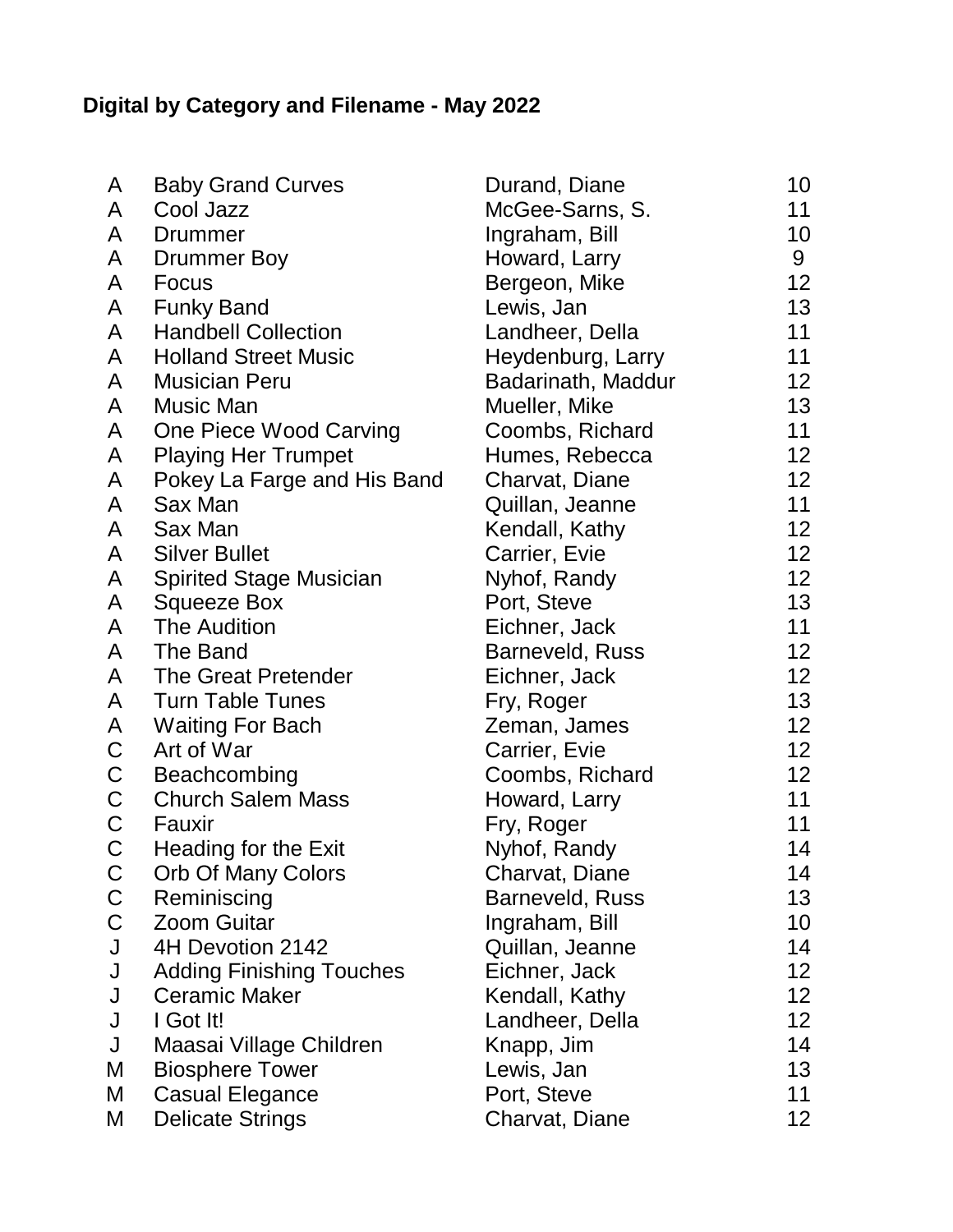| M            | <b>Dunes Grand Haven</b>       | Howard, Larry      | 13 |
|--------------|--------------------------------|--------------------|----|
| M            | <b>Great Horned</b>            | Mueller, Mike      | 11 |
| M            | Hoover Dam Bridge              | Fry, Roger         | 11 |
| M            | <b>Laid Out</b>                | Ingraham, Bill     | 10 |
| M            | Perdido Bay By Moonlight       | Coombs, Richard    | 11 |
| M            | Sophia Shadowed                | Humes, Rebecca     | 13 |
| M            | <b>Terracotta Warriors</b>     | Knapp, Jim         | 13 |
| N            | <b>Ahh That Feels Good</b>     | Eichner, Jack      | 12 |
| N            | <b>Among First Blooms</b>      | Mueller, Steve     | 12 |
| N            | <b>Broad Winged Hawk</b>       | Durand, Diane      | 13 |
| N            | Calypso                        | Mueller, Mike      | 11 |
| N            | <b>Cold Swim</b>               | Knapp, Jim         | 13 |
| N            | <b>Columbine Table cliffs</b>  | Mueller, Steve     | 11 |
| N            | <b>Eagle Takes Grebe</b>       | Bergeon, Mike      | 12 |
| N            | <b>Hecale Longwing</b>         | Heydenburg, Larry  | 9  |
| N            | Killer Jay                     | Bergeon, Mike      | 13 |
| N            | Majestic                       | Howard, Larry      | 12 |
| N            | <b>Pink Lady Slipper</b>       | McGee-Sarns, S.    | 11 |
| N            | <b>Rainbow Mountain</b>        | Badarinath, Maddur | 12 |
| N            | <b>Shallow Puddle</b>          | Mueller, Karen     | 12 |
| N            | <b>Stink Eye</b>               | Port, Steve        | 11 |
| N            | Sun Lit Cactus                 | Kendall, Kathy     | 12 |
| N            | This Is My Pond!               | Landheer, Della    | 13 |
| N            | <b>Wild Canary</b>             | Zeman, James       | 11 |
| N            | <b>Winter Cardinal</b>         | Schmuker, Don      | 10 |
| O            | <b>Charlevoix Lighthouse</b>   | Kendall, Kathy     | 13 |
| $\mathsf{O}$ | <b>Colobus Monkey</b>          | Lewis, Jan         | 15 |
| O            | <b>Composite Flowers</b>       | Mueller, Steve     | 11 |
| O            | Dandelion #2                   | Schmuker, Don      | 12 |
| O            | Dangle                         | Humes, Rebecca     | 14 |
| $\mathsf{O}$ | Diamond Head Light             | Durand, Diane      | 11 |
| $\mathsf{O}$ | End Of Spring                  | Fry, Roger         | 12 |
| $\mathsf{O}$ | <b>Florida Tunnel</b>          | Port, Steve        | 12 |
| O            | Galaxie 500                    | Durand, Diane      | 11 |
| $\mathsf{O}$ | Gateway                        | Quillan, Jeanne    | 14 |
| $\mathsf{O}$ | <b>Ghost of The Gladiators</b> | Zeman, James       | 12 |
| O            | Girl In a Wetsuit              | Nyhof, Randy       | 13 |
| $\mathsf{O}$ | Male Purple Finch and Branch   | Schmuker, Don      | 11 |
| O            | <b>Medic Fountain</b>          | Carrier, Evie      | 11 |
| O            | One to The Head                | Barneveld, Russ    | 13 |
| $\mathsf{O}$ | Pair Of Moccasins              | Mueller, Mike      | 11 |
| O            | <b>Pinot Noir Grapes</b>       | McGee-Sarns, S.    | 13 |
| O            | Sleepy Owl (April 2022)        | Heydenburg, Larry  | 11 |